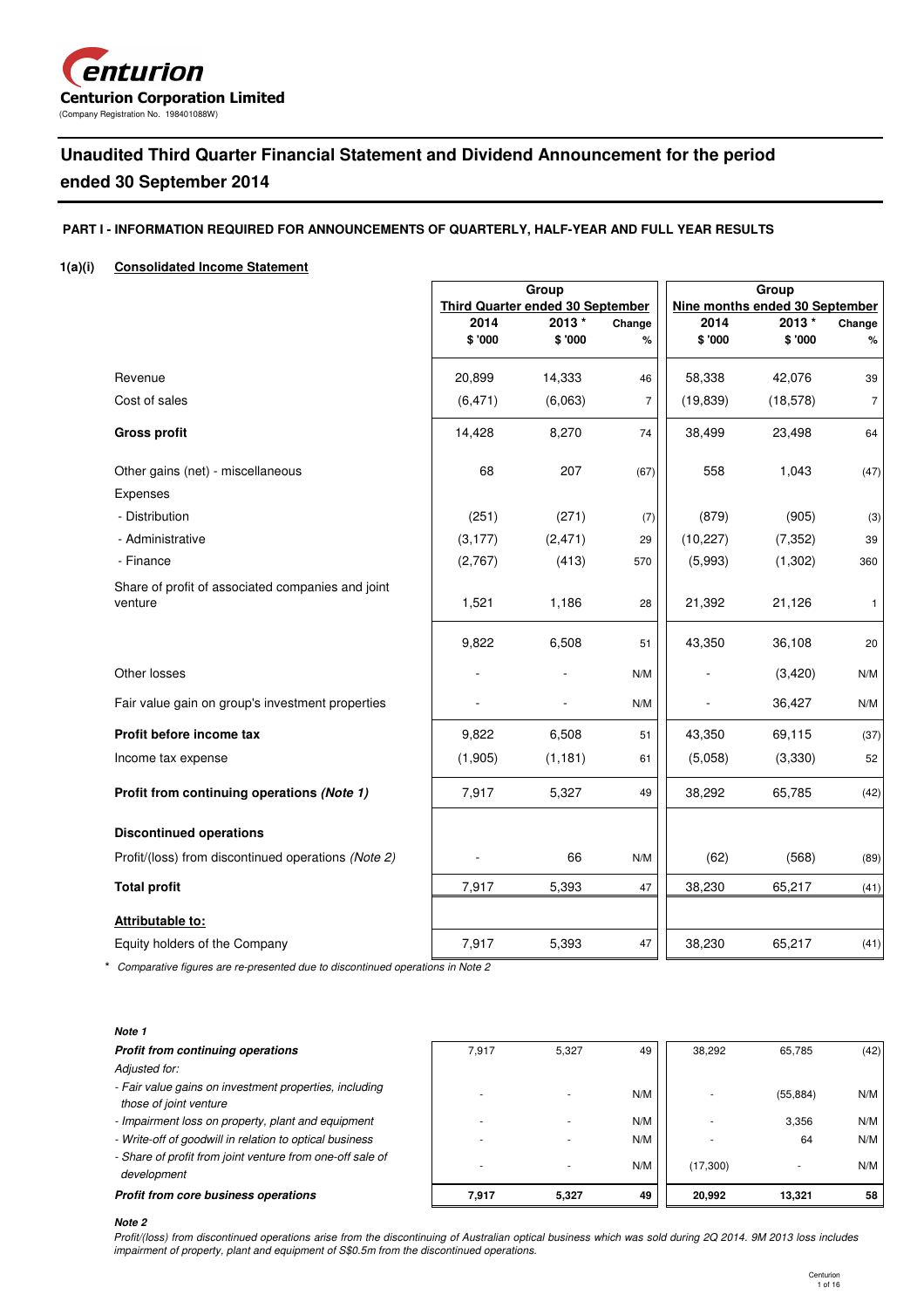### **1(a)(ii) Consolidated Statement of Comprehensive Income**

|                                                                   | <b>Third Quarter ended 30 September</b> |          |        | Nine months ended 30 September |         |        |
|-------------------------------------------------------------------|-----------------------------------------|----------|--------|--------------------------------|---------|--------|
|                                                                   | 2014                                    | 2013     | Change | 2014                           | 2013    | Change |
|                                                                   | \$'000                                  | \$'000   | %      | \$ '000                        | \$'000  | %      |
| Net profit                                                        | 7,917                                   | 5,393    | 47     | 38,230                         | 65,217  | (41)   |
| Currency translation differences                                  | (5, 157)                                | (1, 496) | 245    | (2,696)                        | (2,726) | (1)    |
| Financial assets, available-for-sale                              |                                         |          |        |                                |         |        |
| Fair value loss                                                   | (116)                                   | (20)     | 480    | (164)                          | (119)   | 38     |
| Reclassification from fair value reserve to profit for the period |                                         |          | N/M    | 153                            |         | N/M    |
|                                                                   | (5, 273)                                | (1,516)  | 248    | (2,707)                        | (2,845) | (5)    |
| Total comprehensive income                                        | 2,644                                   | 3,877    | (32)   | 35,523                         | 62,372  | (43)   |
| Attributable to:                                                  |                                         |          |        |                                |         |        |
| Equity holders of the Company                                     | 2,644                                   | 3,877    | (32)   | 35,523                         | 62,372  | (43)   |
| Non-Controlling Interest                                          |                                         |          | N/M    |                                |         | N/M    |
| Equity holders of the Company                                     | 2,644                                   | 3,877    | (32)   | 35,523                         | 62,372  | (43)   |

# **1(a)(iii) Notes to Consolidated Income Statement**

|                                                        | <b>Third Quarter ended 30 September</b> |         |         | Nine months ended 30 September |         |        |
|--------------------------------------------------------|-----------------------------------------|---------|---------|--------------------------------|---------|--------|
|                                                        | 2014                                    | 2013    | Changel | 2014                           | 2013    | Change |
|                                                        | \$ '000                                 | \$'000  | %       | \$'000                         | \$ '000 | %      |
| After (charging) / crediting:                          |                                         |         |         |                                |         |        |
| Interest expense                                       | (2,767)                                 | (413)   | 570     | (5,993)                        | (1,302) | 360    |
| Depreciation and amortisation                          | (1,678)                                 | (1,831) | (8)     | (5, 139)                       | (5,617) | (9)    |
| Allowance for doubtful debts (net)                     | (31)                                    | (52)    | (40)    | (85)                           | (123)   | (31)   |
| Currency exchange loss (net)                           | (145)                                   | (216)   | (33)    | (101)                          | (312)   | (68)   |
| Net gain/(loss) on sale of property, plant & equipment | 54                                      | (6)     | N/M     | (34)                           |         | N/M    |
| Goodwill written off                                   | ۰.                                      |         | N/M     |                                | (64)    | N/M    |
| Impairment of property, plant and equipment            | $\overline{\phantom{a}}$                |         | N/M     |                                | (3,356) | N/M    |
|                                                        |                                         |         |         |                                |         |        |
|                                                        |                                         |         |         |                                |         |        |

#### The miscellaneous gains (net) comprise the following:

|                                 |         | <b>Third Quarter ended 30 September</b> |        |        | Nine months ended 30 September |        |  |
|---------------------------------|---------|-----------------------------------------|--------|--------|--------------------------------|--------|--|
|                                 | 2014    | 2013*                                   | Change | 2014   | $2013*$                        | Change |  |
|                                 | \$ '000 | \$'000                                  | %      | \$'000 | \$'000                         | %      |  |
| Other rental income             | 68      | 326                                     | (79)   | 265    | 993                            | (73)   |  |
| Interest income                 | 81      | 27                                      | 200    | 269    | 111                            | 142    |  |
| Dividend income                 | 28      | 49                                      | (43)   | 83     | 160                            | (48)   |  |
| Currency exchange loss (net)    | (145)   | (216)                                   | (33)   | (101)  | (312)                          | (68)   |  |
| Others                          | 36      | 21                                      | 71     | 42     | 91                             | (54)   |  |
| Other miscellaneous gains - net | 68      | 207                                     | (67)   | 558    | 1.043                          | (47)   |  |

N/M : Not meaningful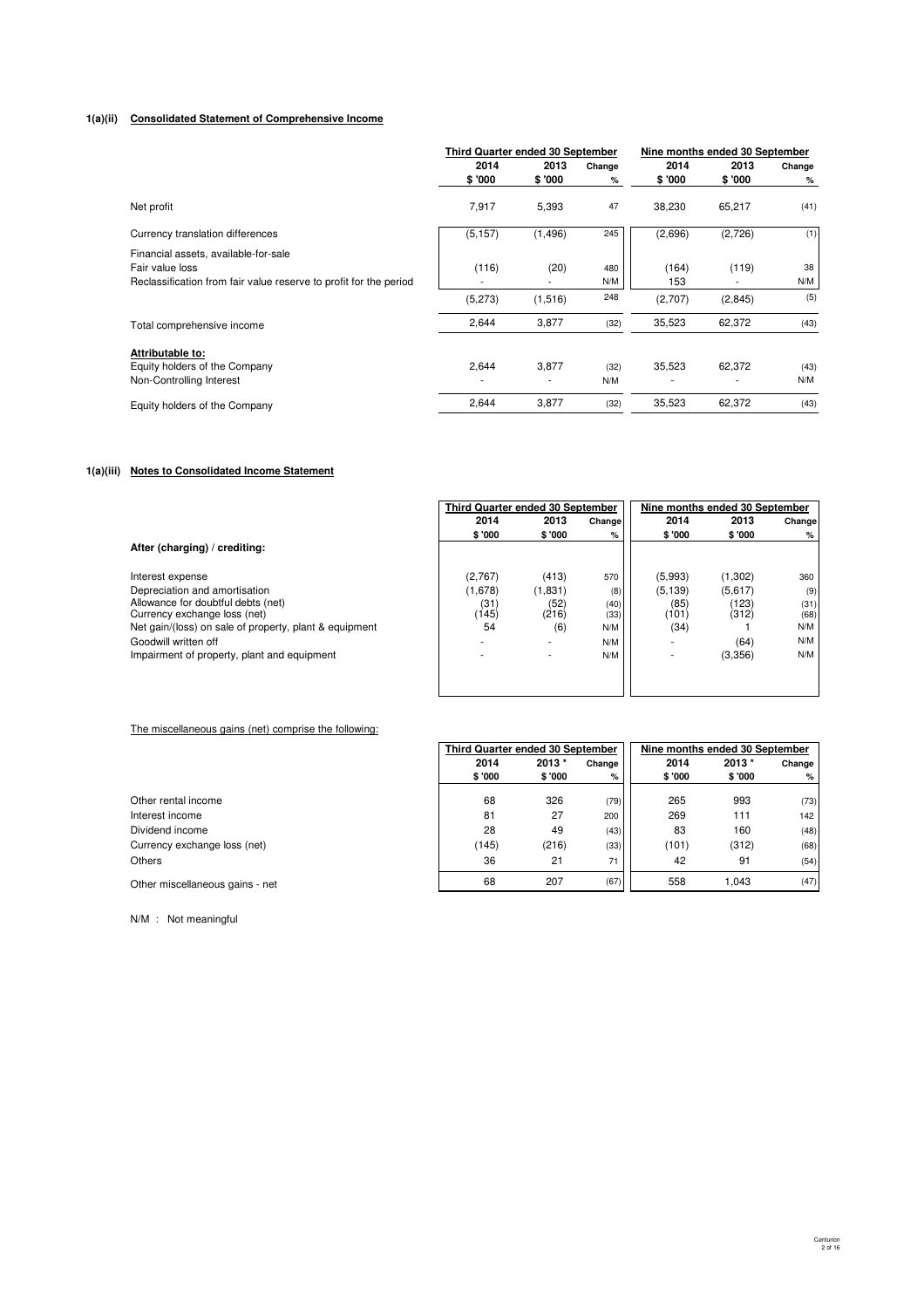## **ACQUISITION OF ADDITIONAL 36% IN SHANGHAI HUADE PHOTOELECTRON SCIENCE & TECHNOLOGY CO. LTD. ("SHD")**

On 27 January 2014, Advance Technology Investment Limited ("ATL"), an indirect wholly-owned subsidiary of the Company, has acquired an additional 36% of the equity interest in Shanghai Huade Photoelectron Science & Technology Co. Ltd. ("SHD"), a 49% associated company, from Chinatex (Beijing), an existing shareholder of SHD, for a total consideration of RMB10,000 (equivalent to S\$2,084).

SHD is now an indirect 85% owned subsidiary of the Company. The acquisition was satisfied by cash and funded through internal resources of the Company.

Based on the unaudited management accounts that are subject to finalisation, the details of the consideration paid, the assets acquired and liabilities assumed, the non-controlling interest and fair value of previously held equity interest recognised and the effects on the cash flows of the Group, at the acquisition date are as follows:

|                                                                                     | \$'000         |
|-------------------------------------------------------------------------------------|----------------|
| Identifiable assets acquired and liabilities assumed                                |                |
| Cash & cash equivalents                                                             | 372            |
| Other current assets                                                                | 64             |
| Plant and equipment                                                                 | 3,991          |
| Total assets                                                                        | 4,427          |
|                                                                                     |                |
| Trade and other payables                                                            | (989)          |
| <b>Borrowings</b>                                                                   | (3, 436)       |
| <b>Total liabilities</b>                                                            | (4, 425)       |
| Identifiable net assets                                                             | 2              |
| Add: Non-controlling interest at proportionate share of the identifiable net assets |                |
| Consideration paid for additional 36% equity interest                               | $\overline{2}$ |
| Effect on cash flows of the Group                                                   |                |
|                                                                                     | \$'000         |
| Cash paid                                                                           | (2)            |
| Less: cash and cash equivalents in subsidiary acquired                              | 372            |
| Cash inflow on acquisition                                                          | 370            |
|                                                                                     |                |

\* Amounts are less than \$1,000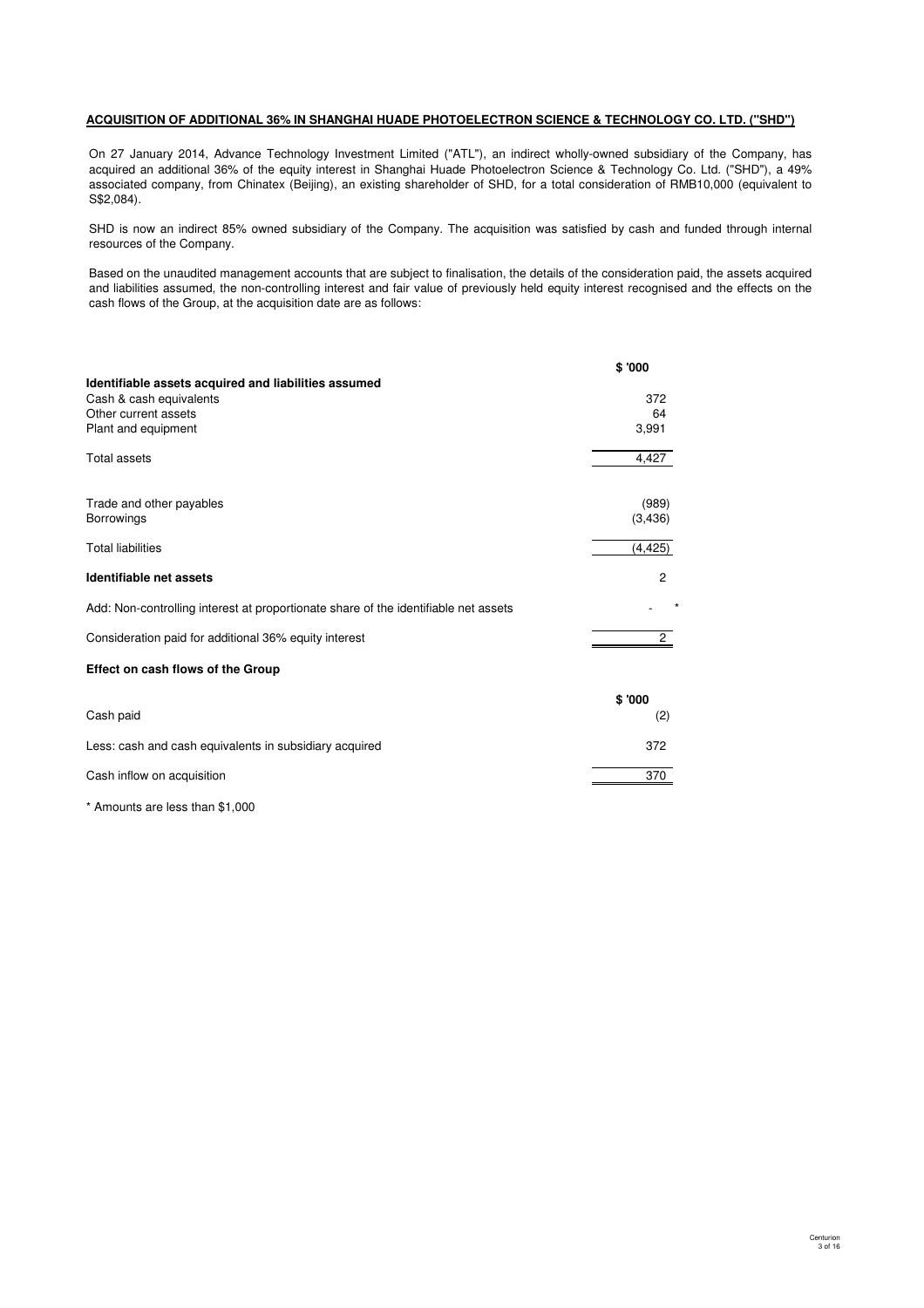# **1(b)(i) Balance Sheets**

|                                                      | Group                |                     | Company             |                     |
|------------------------------------------------------|----------------------|---------------------|---------------------|---------------------|
|                                                      | 30 Sep 14<br>\$ '000 | 31 Dec 13<br>\$'000 | 30 Sep 14<br>\$'000 | 31 Dec 13<br>\$'000 |
| <b>Current assets</b>                                |                      |                     |                     |                     |
| Cash and cash equivalents                            | 63,781               | 44,374              | 22,632              | 19,480              |
| Trade and other receivables                          | 9,738                | 11,195              | 7,550               | 12,391              |
| Inventories                                          | 669                  | 994                 |                     |                     |
| Other current assets                                 | 2,487                | 11,083              | 395                 | 2,224               |
|                                                      | 76,675               | 67,646              | 30,577              | 34,095              |
| <b>Non-current assets</b>                            |                      |                     |                     |                     |
| Trade and other receivables                          | 457                  |                     | 250,901             | 264,932             |
| Other non-current assets                             | 265                  | 265                 | 265                 | 265                 |
| Financial assets, available-for-sale                 | 2,357                | 2,521               | 2,357               | 2,521               |
| Investments in associated companies                  | 1,395                | 1,348               | 1,298               | 1,298               |
| Investments in joint venture                         | 64,929               | 52,569              |                     |                     |
| Investments in subsidiaries<br>Investment properties | 623,736              |                     | 21,045              | 10,046              |
| Property, plant & equipment                          | 10,039               | 368,712<br>6,019    | 152                 | 119                 |
| Deferred income tax assets                           | 92                   | 91                  |                     |                     |
| Intangible assets                                    | 12,968               | 16,673              |                     |                     |
|                                                      | 716,238              | 448,198             | 276,018             | 279,181             |
| <b>Total assets</b>                                  | 792,913              | 515,844             | 306,595             | 313,276             |
| <b>Current liabilities</b>                           |                      |                     |                     |                     |
| Trade and other payables                             | (38, 043)            | (25, 850)           | (5, 568)            | (3,343)             |
| Current income tax liabilities                       | (5,902)              | (6,908)             | (133)               | (133)               |
| Borrowings                                           | (23, 249)            | (17, 357)           | $\overline{a}$      |                     |
|                                                      | (67, 194)            | (50, 115)           | (5,701)             | (3, 476)            |
| <b>Non-current liabilities</b>                       |                      |                     |                     |                     |
| <b>Borrowings</b>                                    | (402, 184)           | (168, 833)          | (99,004)            | (98, 661)           |
| Other payables                                       | (350)                | (871)               |                     |                     |
| Deferred income tax liabilities                      | (2,661)              | (3, 104)            | (6)                 | (25)                |
|                                                      | (405,195)            | (172,808)           | (99,010)            | (98,686)            |
| <b>Total liabilities</b>                             | (472, 389)           | (222, 923)          | (104, 711)          | (102, 162)          |
| <b>Net assets</b>                                    | 320,524              | 292,921             | 201,884             | 211,114             |
|                                                      |                      |                     |                     |                     |
| Equity<br>Share capital                              | 89,836               | 89,431              | 201,147             | 200,742             |
| Other reserves                                       | 9,627                | 12,334              | 345                 | 509                 |
| Retained profits                                     | 221,061              | 191,156             | 392                 | 9,863               |
|                                                      | 320,524              | 292,921             | 201,884             | 211,114             |
| Non-controlling Interest                             |                      |                     |                     |                     |
| <b>Total equity</b>                                  | 320,524              | 292,921             | 201,884             | 211,114             |
| Total borrowings                                     | 425,433              | 186,190             |                     |                     |
| Gearing ratio*                                       | 57%                  | 39%                 |                     |                     |

\* The gearing ratio is computed as borrowings divided by total capital. Total capital is calculated as borrowings plus net assets of the Group.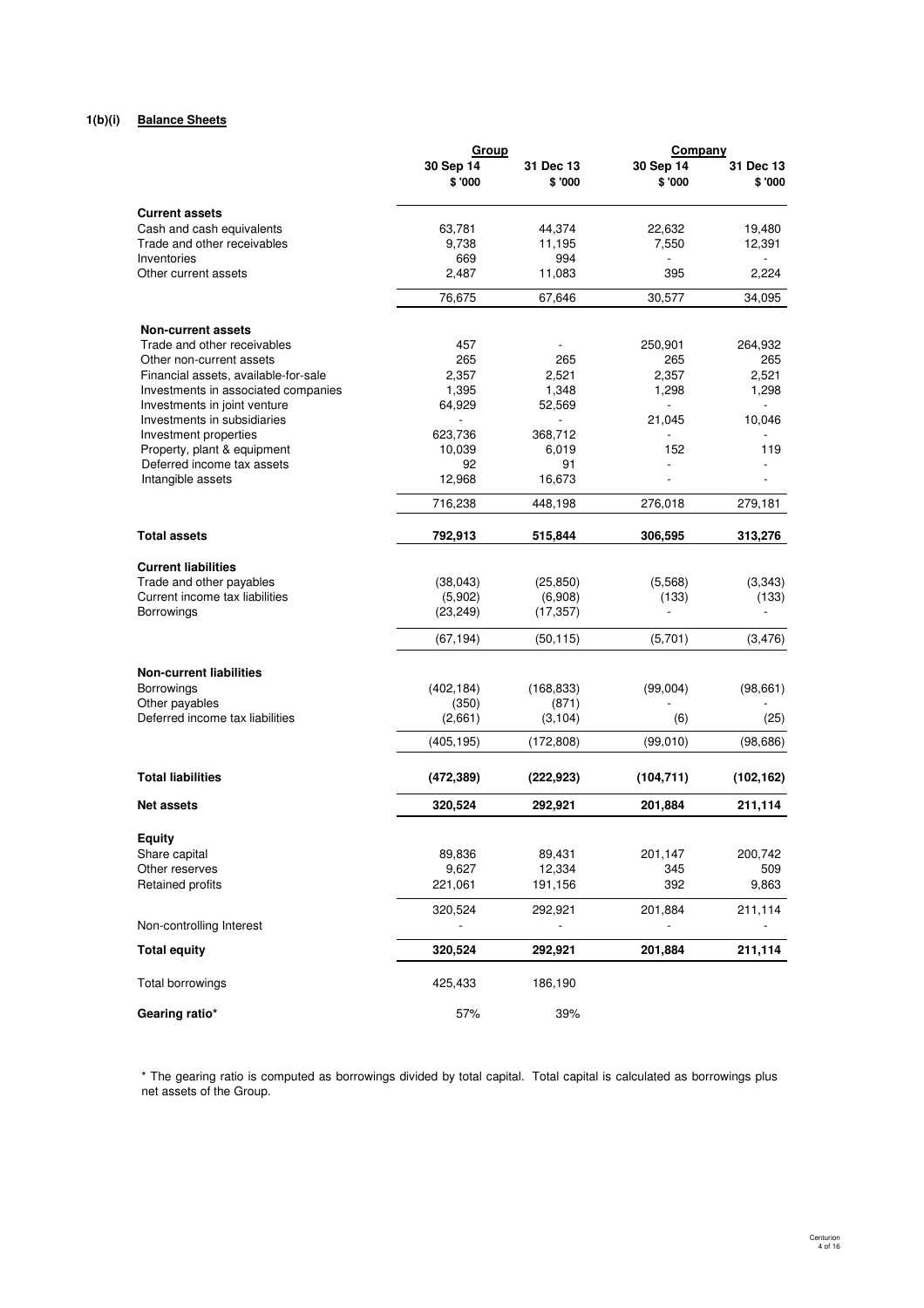# **1(b)(ii) Group's borrowings and debt securities**

**(a) Amount repayable in one year or less, or on demand**

|                  | As at     | As at     |
|------------------|-----------|-----------|
|                  | 30 Sep 14 | 31 Dec 13 |
|                  | \$'000    | \$'000    |
| <b>Secured</b>   | 23.249    | 17,357    |
| <b>Unsecured</b> | ۰         | -         |
| <b>Sub Total</b> | 23.249    | 17,357    |

# **(b) Amount repayable after one year**

|                   | As at<br>30 Sep 14 | As at<br>31 Dec 13 |
|-------------------|--------------------|--------------------|
|                   | \$'000             | \$'000             |
| <b>Secured</b>    | 303,180            | 70,172             |
| <b>Unsecured</b>  | 99,004             | 98,661             |
| <b>Sub Total</b>  | 402,184            | 168,833            |
| <b>Total Debt</b> | 425,433            | 186,190            |

# **(c) Details of any collateral**

The Group's secured borrowings includes bank borrowings and lease liabilities. The borrowings are secured by fixed charges over the investment properties and certain property, plant and equipment of the subsidiaries.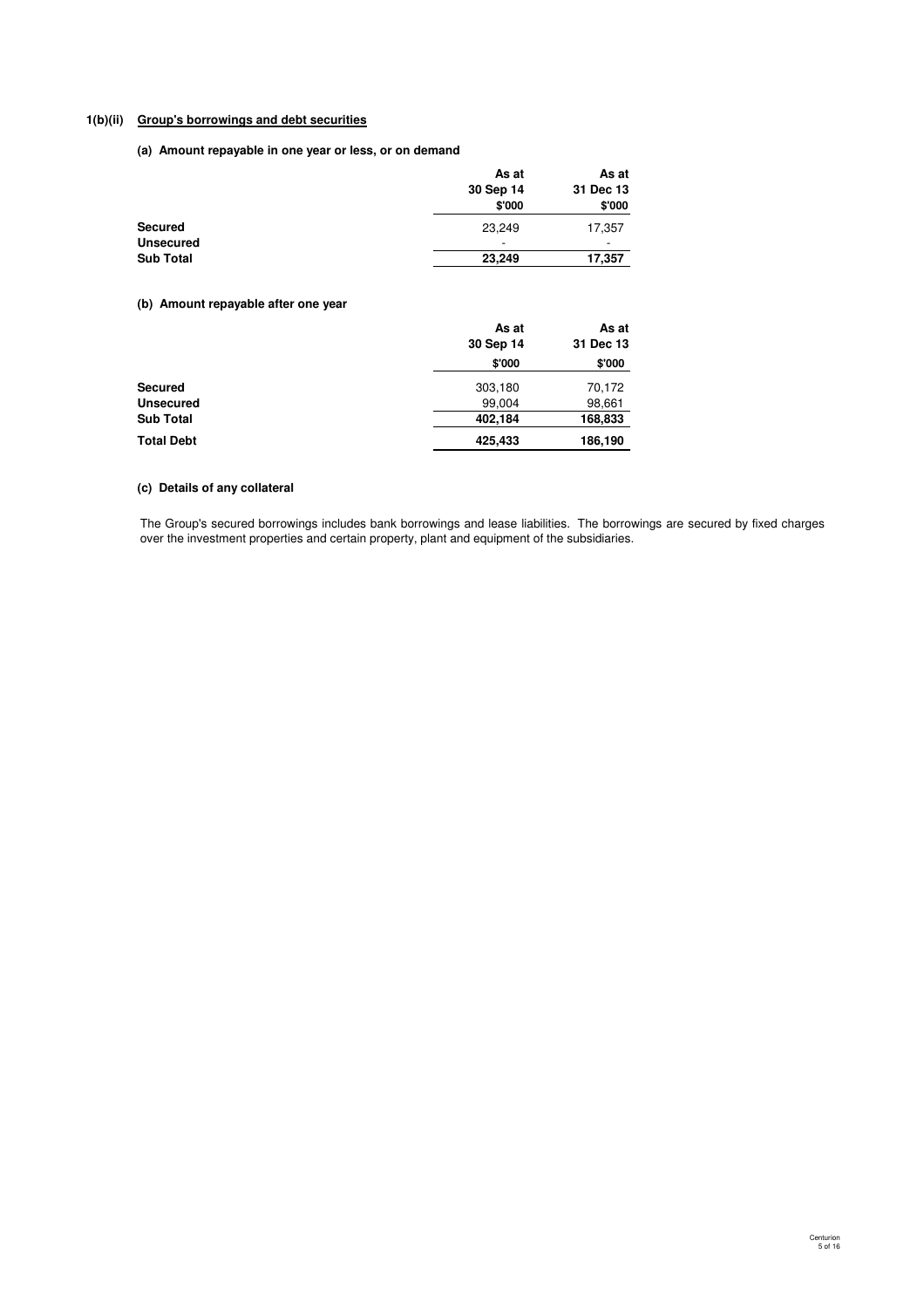# **1 (c) Consolidated Cash Flow Statement**

The below consolidated cash flow statement includes the impact on the cash flows of the Group attributed to the discontinued operations.

|                                                                                                                      | Third Quarter ended 30 September |                   | Nine months ended 30 September      |                    |  |
|----------------------------------------------------------------------------------------------------------------------|----------------------------------|-------------------|-------------------------------------|--------------------|--|
|                                                                                                                      | 2014                             | 2013              | 2014                                | 2013               |  |
|                                                                                                                      | \$'000                           | \$ '000           | \$'000                              | \$'000             |  |
| Cash flows from operating activities<br>Net profit                                                                   | 7,917                            | 5,393             | 38,230                              | 65,217             |  |
| Adjustment for:                                                                                                      |                                  |                   |                                     |                    |  |
| Tax expense<br>Depreciation and amortisation                                                                         | 1,905<br>1,678                   | 1,181<br>1,974    | 5,058<br>5,164                      | 3,312<br>6,143     |  |
| Allowance for impairment of trade and other receivables                                                              | 31                               | 126               | 174                                 | 258                |  |
| Net (gain)/loss from sale of property, plant and equipment                                                           | (54)                             | 6                 | (641)                               | (1)                |  |
| Impairment of property, plant and equipment<br>Interest income                                                       | (81)                             | (82)              | (327)                               | 3,865<br>(286)     |  |
| Dividend income                                                                                                      | (28)                             | (49)              | (83)                                | (160)              |  |
| Interest expense                                                                                                     | 2,767                            | 413               | 5,993                               | 1,301              |  |
| Share of profits of associated companies and joint venture (net)<br>Goodwill written off                             | (1,521)                          | (1, 186)          | (21, 392)                           | (1,669)<br>64      |  |
| Fair value gain on investment properties                                                                             | ÷.                               | ÷.                | $\overline{\phantom{a}}$            | (36, 427)          |  |
| Fair value gain on joint venture's investment properties                                                             |                                  |                   |                                     | (19, 457)          |  |
| Currency translation differences                                                                                     | (2, 319)                         | (819)             | (2,897)                             | (252)              |  |
| Reclassification from fair value reserve to profit for the period                                                    |                                  |                   | 153                                 |                    |  |
| Operating cash flow before working capital changes                                                                   | 10,295                           | 6,957             | 29,432                              | 21,908             |  |
| Changes in operating assets and liabilities<br>Inventories                                                           | (8)                              | 247               | 325                                 | 434                |  |
| Trade and other receivables                                                                                          | (3,889)                          | 659               | 427                                 | 1,299              |  |
| Other current assets                                                                                                 | (677)                            | (417)             | (546)                               | (768)              |  |
| Trade and other payables                                                                                             | 9,064                            | (683)             | 8,093                               | (3,588)            |  |
| Cash generated from operations                                                                                       | 14,785                           | 6,763             | 37,731                              | 19,285             |  |
| Income tax paid - net                                                                                                | (2, 465)                         | (1, 458)          | (6, 428)                            | (3,298)            |  |
| Net cash provided by operating activities                                                                            | 12,320                           | 5,305             | 31,303                              | 15,987             |  |
| Cash flows from investing activities                                                                                 |                                  |                   |                                     |                    |  |
| Proceeds from sale of property, plant and equipment                                                                  | (26)                             | (3)               | 794                                 | 55                 |  |
| Proceeds from redemption of financial assets, available-for-sale<br>Additions of investment property                 | (165, 340)                       | 2,000<br>(8,704)  | ä,<br>(254, 687)                    | 2,000<br>(16, 300) |  |
| Purchase of property, plant and equipment                                                                            | (944)                            | (714)             | (1,629)                             | (1, 198)           |  |
| Acquisition of interest in subsidiaries, net of cash acquired                                                        |                                  |                   | 370                                 | (3,675)            |  |
| Loan to associate company<br>Interest received                                                                       | (457)<br>81                      | 82                | (457)<br>327                        | 286                |  |
| Dividend received                                                                                                    | 28                               | 49                | 83                                  | 160                |  |
| Dividend received from joint venture                                                                                 |                                  |                   | 9,000                               |                    |  |
| Short term deposits released as security from bank                                                                   | 820<br>٠                         |                   | 820<br>÷,                           |                    |  |
| Short term deposits released/(charged) as GST Escrow settled<br>Deposits paid for acquisition of investment property |                                  | 3,744<br>(6,530)  |                                     | 3,744<br>(6, 530)  |  |
| Deposits refunded for acquisition of investment property                                                             |                                  |                   | 9,137                               |                    |  |
| Net cash used in investing activities                                                                                | (165, 838)                       | (10, 076)         | (236, 242)                          | (21, 458)          |  |
| Cash flows from financing activities                                                                                 |                                  |                   |                                     |                    |  |
| Proceeds from borrowings                                                                                             | 156,507                          | 6,426             | 249,352                             | 15,415             |  |
| Repayment of borrowings                                                                                              | (3,736)                          | (2, 450)<br>(413) | (10, 581)                           | (8,533)<br>(1,301) |  |
| Interest paid<br>Acquisition of additional interest in a subsidiary                                                  | (2, 424)                         | (1,800)           | (5,650)<br>$\overline{\phantom{a}}$ | (4, 175)           |  |
| Capital contribution from warrants exercised                                                                         |                                  |                   | 405                                 |                    |  |
| Dividends paid to shareholders                                                                                       |                                  | 6                 | (8,325)                             | (3,018)            |  |
| Net cash provided by/(used in) financing activities                                                                  | 150,347                          | 1,769             | 225,201                             | (1,612)            |  |
| Net (decrease)/increase in cash and cash equivalents held                                                            | (3, 171)                         | (3,002)           | 20,262                              | (7,083)            |  |
| Cash and cash equivalents at beginning of the period                                                                 | 67,253                           | 31,715            | 43,558                              | 36,460             |  |
| Effects of exchange rate changes on cash and cash equivalents                                                        | (301)                            | 54                | (39)                                | (610)              |  |
| Cash and cash equivalents at end of the year                                                                         | 63,781                           | 28,767            | 63,781                              | 28,767             |  |
| * The consolidated cash and cash equivalents comprise the following:                                                 |                                  |                   |                                     |                    |  |
| Cash and bank balances                                                                                               | 63,781                           | 29,635            | 63,781                              | 29,635             |  |
| Bank overdraft                                                                                                       |                                  | (56)              |                                     | (56)               |  |
| Short-term bank deposits charged as security to bank                                                                 |                                  | (812)             |                                     | (812)              |  |
|                                                                                                                      | 63,781                           | 28,767            | 63,781                              | 28,767             |  |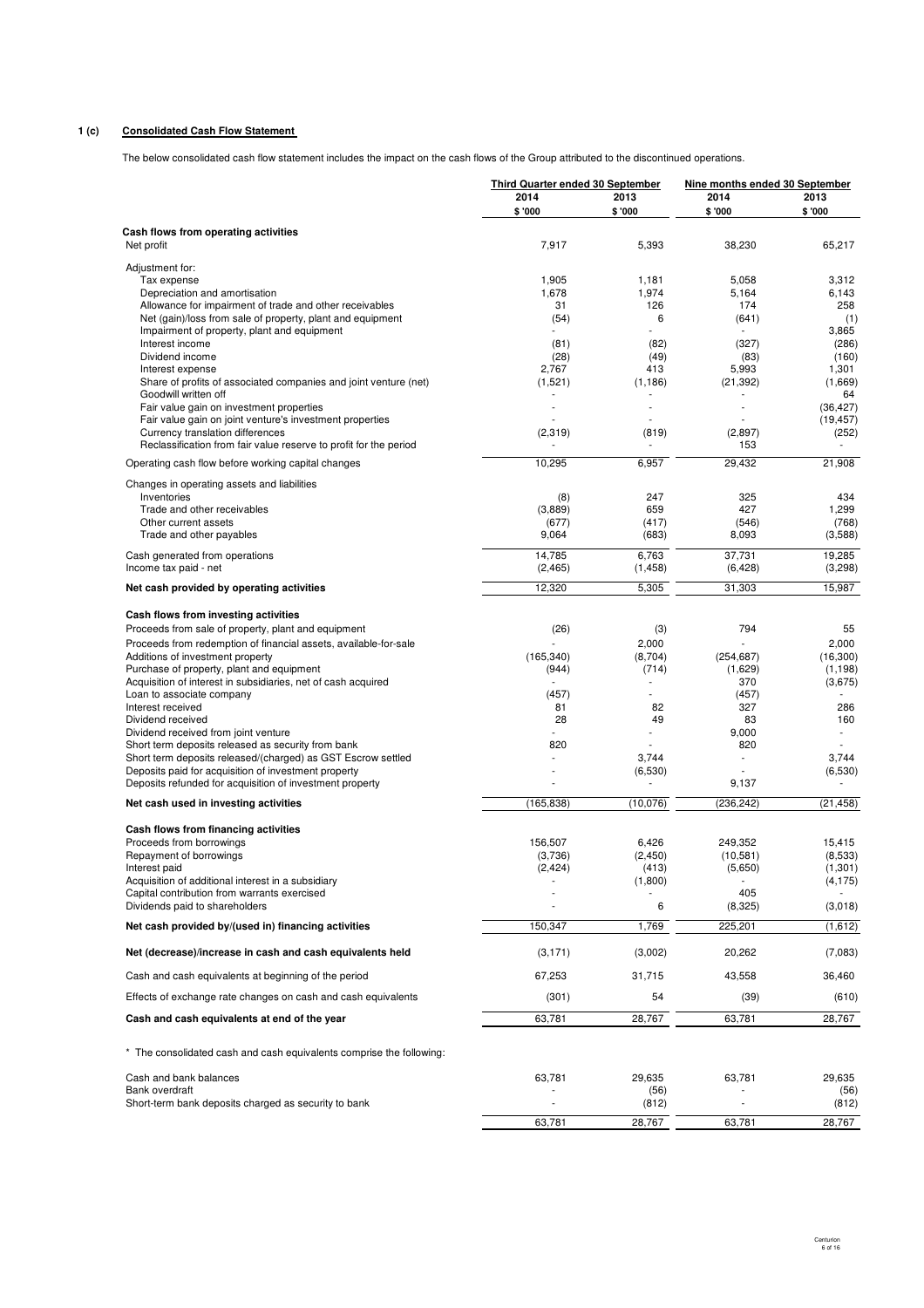# **1(d)(i) Statement of Changes in Equity**

As at 30 Sep 2014 vs 30 Sep 2013

# **← Attributable to equity holders of the Company →**

| <b>GROUP</b><br>2014                                   | <b>Share</b><br>Capital<br>\$'000 | Other<br><b>Reserves</b><br>\$'000 | Retained<br><b>Profits</b><br>\$'000 | Total<br><b>Equity</b><br>\$'000 | <b>Non-Controlling</b><br>Interest<br>\$'000 | Total<br><b>Equity</b><br>\$'000 |
|--------------------------------------------------------|-----------------------------------|------------------------------------|--------------------------------------|----------------------------------|----------------------------------------------|----------------------------------|
| Balance as at 1 Jan 2014                               | 89,431                            | 12,334                             | 191,156                              | 292,921                          |                                              | 292,921                          |
| Dividends relating to FY2013 paid                      |                                   |                                    | (4, 541)                             | (4,541)                          |                                              | (4, 541)                         |
| Dividends relating to FY2014 paid                      |                                   |                                    | (3,784)                              | (3,784)                          |                                              | (3,784)                          |
| Issuance of shares pursuant to warrants<br>exercised   | 405                               |                                    |                                      | 405                              |                                              | 405                              |
| Total comprehensive (expense)/income<br>for the period |                                   | (2,707)                            | 38.230                               | 35.523                           |                                              | 35,523                           |
| Balance as at 30 Sep 2014                              | 89,836                            | 9,627                              | 221.061                              | 320.524                          |                                              | 320,524                          |

| <b>GROUP</b><br>2013                                                                                | <b>Share</b><br>Capital<br>\$'000 | Other<br><b>Reserves</b><br>\$'000 | Retained<br><b>Profits</b><br>\$'000 | Total<br>Equity<br>\$'000 | <b>Non-Controlling</b><br>Interest<br>\$'000 | Total<br>Equity<br>\$'000 |
|-----------------------------------------------------------------------------------------------------|-----------------------------------|------------------------------------|--------------------------------------|---------------------------|----------------------------------------------|---------------------------|
| Balance as at 1 Jan 2013 as previously<br>reported                                                  | 89,431                            | 15,482                             | 1,308                                | 106,221                   | 3,702                                        | 109,923                   |
| Effects of the change in accounting policy                                                          |                                   | 7                                  | 101,050                              | 101,057                   | 424                                          | 101,481                   |
| As restated 1 Jan 2013                                                                              | 89,431                            | 15,489                             | 102,358                              | 207,278                   | 4,126                                        | 211,404                   |
| Dividends relating to FY2012 paid                                                                   |                                   |                                    | (3,018)                              | (3,018)                   | $\overline{\phantom{a}}$                     | (3,018)                   |
| Adjustment on acquisition of additional<br>shares in a subsidiary from non-<br>controlling interest |                                   |                                    | (343)                                | (343)                     | (4, 126)                                     | (4, 469)                  |
| Total comprehensive (expense)/ income<br>for the period                                             |                                   | (2,845)                            | 65,217                               | 62,372                    |                                              | 62,372                    |
| Balance as at 30 Sep 2013 (restated)                                                                | 89,431                            | 12,644                             | 164,214                              | 266,289                   |                                              | 266,289                   |

| <b>COMPANY</b><br>2014                               | <b>Share</b><br>Capital<br>\$'000 | Other<br><b>Reserves</b><br>\$'000 | <b>Retained</b><br><b>Profits</b><br>\$'000 | Total<br>\$'000 |
|------------------------------------------------------|-----------------------------------|------------------------------------|---------------------------------------------|-----------------|
| Balance as at 1 Jan 2014                             | 200.742                           | 509                                | 9.863                                       | 211.114         |
| Dividends relating to FY2013 paid                    |                                   |                                    | (4,541)                                     | (4, 541)        |
| Dividends relating to FY2014 paid                    |                                   |                                    | (3,784)                                     | (3,784)         |
| Issuance of shares pursuant to warrants<br>exercised | 405                               |                                    |                                             | 405             |
| Total comprehensive expense for the<br>period        |                                   | (164)                              | (1, 146)                                    | (1,310)         |
| Balance as at 30 Sep 2014                            | 201,147                           | 345                                | 392                                         | 201,884         |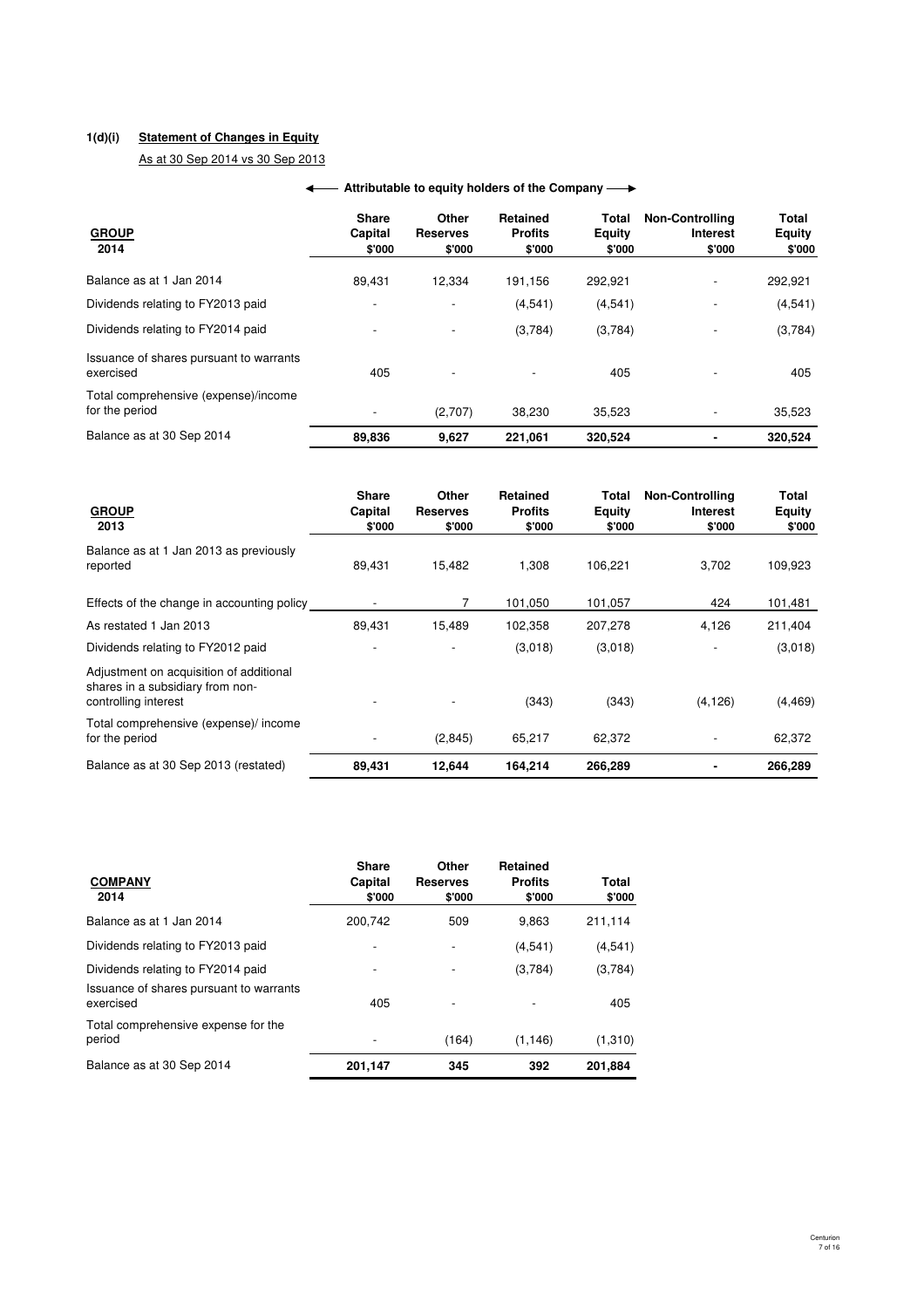| <b>COMPANY</b><br>2013                        | <b>Share</b><br>Capital<br>\$'000 | Other<br><b>Reserves</b><br>\$'000 | Retained<br><b>Profits</b><br>\$'000 | Total<br>\$'000 |
|-----------------------------------------------|-----------------------------------|------------------------------------|--------------------------------------|-----------------|
| Balance as at 1 Jan 2013                      | 200.742                           | 238                                | 5.100                                | 206.080         |
| Dividends relating to FY2012 paid             | $\overline{\phantom{a}}$          |                                    | (3,018)                              | (3,018)         |
| Total comprehensive expense for the<br>period |                                   | (119)                              | (1,609)                              | (1,728)         |
| Balance as at 30 Sep 2013                     | 200.742                           | 119                                | 473                                  | 201,334         |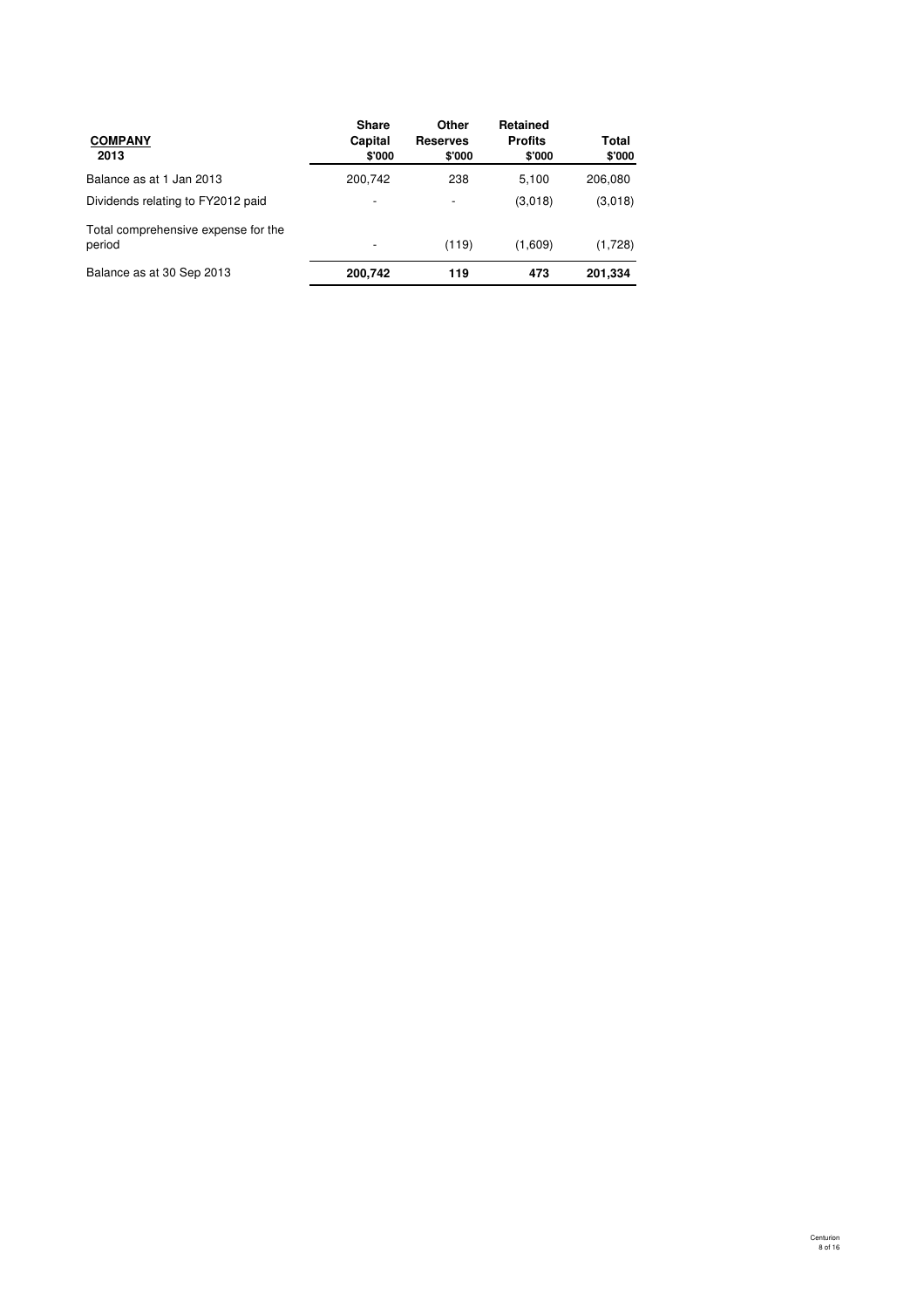**1(d)(ii) Details of any changes in the company's share capital arising from rights issue, bonus issue, share buy-backs, exercise of share options or warrants, conversion of other issues of equity securities, issue of shares for cash or as consideration for acquisition or for any other purpose since the end of the previous period reported on. State also the number of shares that may be issued on conversion of all the outstanding convertibles, as well as the number of shares held as treasury shares, if any, against the total number of issued shares excluding treasury shares of the issuer, as at the end of the current financial period reported on and as at the end of the corresponding period of the immediately preceding financial year.**

|                                                        | Company                 |                         |  |
|--------------------------------------------------------|-------------------------|-------------------------|--|
|                                                        | No. of shares<br>issued | Share capital<br>\$'000 |  |
| Issued and fully paid:                                 |                         |                         |  |
| As at 1 Jan 2014                                       | 756,060,841             | 200,742                 |  |
| Issue of new shares pursuant to the warrants exercised | 811,397                 | 405                     |  |
| As at 30 Sep 2014                                      | 756,872,238             | 201,147                 |  |

The Company does not have any outstanding convertibles and treasury shares as at 30 Sep 2014 and 30 Sep 2013.

#### **1(d)(iii) To show the total number of issued shares excluding treasury shares as at the end of the current financial period and as at the end of the immediately preceding year.**

|                                                         | Company     |             |  |
|---------------------------------------------------------|-------------|-------------|--|
|                                                         | 30 Sep 14   | 31 Dec 13   |  |
| Total number of issued shares excluding treasury shares | 756,872,238 | 756.060.841 |  |

### **1(d)(iv) A statement showing all sales, transfers, disposal, cancellation and/or use of treasury shares as at the end of the current financial period reported on.**

Not applicable. There were no treasury shares during the current financial period reported on.

#### **2 Whether the figures have been audited, or reviewed and in accordance with which auditing standard or practice.**

The figures have not been audited or reviewed by the Company's auditors.

#### **3 Where the figures have been audited or reviewed, the auditors' report (including any qualifications or emphasis of matter).**

Not applicable.

#### **4 Whether the same accounting policies and methods of computation as in the issuer's most recently audited annual financial statements have been applied.**

The financial information has been prepared in accordance with the same accounting policies and methods of computation adopted in the audited financial statements of the previous financial year, except where new or amended Financial Reporting Standards ("FRS") and Interpretations to FRS ("INT FRS") became effective from this financial year.

The adoption of these new or amended FRS and INT FRS did not result in substantial changes to the Group's and Company's accounting policies and had no material effect on the amounts reported for the current or prior financial years.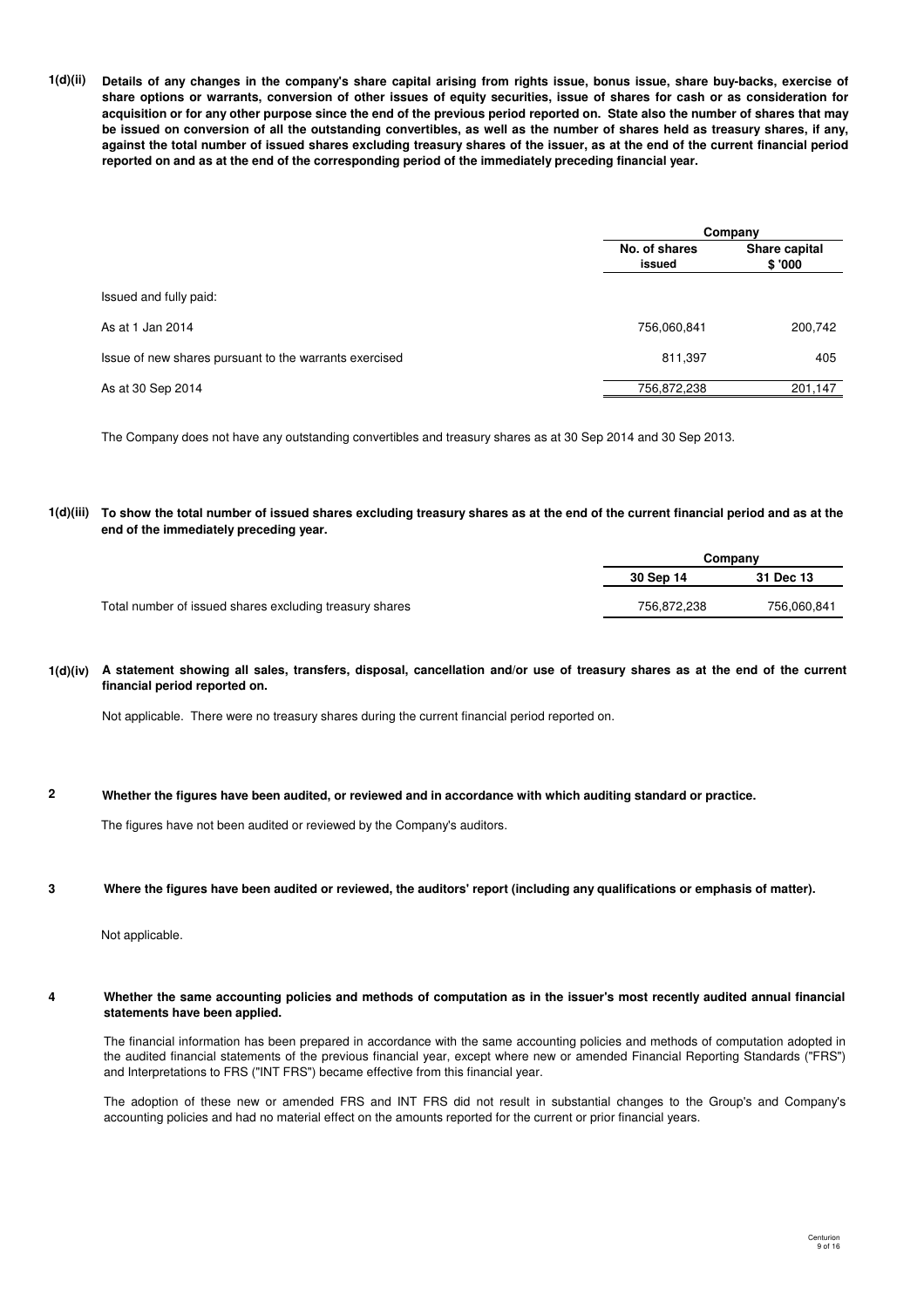#### **5 If there are any changes in the accounting policies and methods of computation, including any required by an accounting standard, what has changed, as well as the reasons for, and the effect of, the change.**

There are no significant changes in the Group's accounting policies and methods of computation nor any significant impact on the financial statements.

#### **6 Earnings per ordinary share of the group for the current financial period reported on and the corresponding period of the immediately preceding financial year, after deducting any provision for preference dividends.**

|     |                                                                 | Group                            |              |                                |            |
|-----|-----------------------------------------------------------------|----------------------------------|--------------|--------------------------------|------------|
|     |                                                                 | Third Quarter ended 30 September |              | Nine months ended 30 September |            |
|     |                                                                 | 2014                             | 2013         | 2014                           | 2013       |
| (a) | Based on weighted average number of ordinary<br>shares on issue | $1.05$ cents                     | $0.71$ cents | $5.05$ cents                   | 8.63 cents |
| (b) | On a fully diluted basis                                        | $1.02$ cents                     | $0.71$ cents | 4.93 cents                     | 8.63 cents |

#### Note:

The earnings per share is calculated based on weighted average number of ordinary shares in issue of 756,060,903 for Q3 2014 and 756,494,851 for 9M 2014 (Q3 2013 & 9M 2013 : 756,060,841) ordinary shares.

The weighted average number of shares used for the calculation of EPS based on fully diluted basis is 774,192,878 for Q3 2014 and 774,718,177 for 9M 2014 (Q3 2013 & 9M 2013 : 756,060,841).

#### **7 Net asset value (for the issuer and group) per ordinary share based on the total number of issued shares excluding treasury shares of the issuer at the end of the:**

 **(a) current period reported on; and**

 **(b) immediately preceding financial year.**

|                                    |             | Group       |             | Company     |  |
|------------------------------------|-------------|-------------|-------------|-------------|--|
|                                    | 30 Sep 14   | 31 Dec 13   | 30 Sep 14   | 31 Dec 13   |  |
| Net asset value per ordinary share | 42.35 cents | 38.74 cents | 26.67 cents | 27.92 cents |  |

#### Note

The Group and Company net asset per ordinary share is calculated based on existing issued share capital of 756,872,238 (2013: 756,060,841) ordinary shares.

#### **8 Group Performance Review**

**A review of the performance of the group, to the extent necessary for a reasonable understanding of the group's business. It must include a discussion of the following:**

**(a) any significant factors that affected the turnover, costs, and earnings of the group for the current financial period reported on, including (where applicable) seasonal or cyclical factors; and**

**(b) any material factors that affected the cash flow, working capital, assets or liabilities of the group during the current financial period reported on.**

#### **(a)(i) Third quarter review – Q3 FY2014 vs Q3 FY2013**

The Group recorded a total revenue of S\$21 million in 3Q 2014, an increase of 46% or S\$6.6 million compared to 3Q 2013. The growth is mainly contributed by the Group's accommodation business which registered a healthy quarter-on-quarter revenue growth of 61% or S\$7.4 million from S\$12.0 million in 3Q 2013 to S\$19.4 million in 3Q 2014. The Group's optical disc business, on the other hand, experienced a drop in revenue of S\$0.8 million in 3Q 2014 compared to the corresponding period last year due to weaker market demands.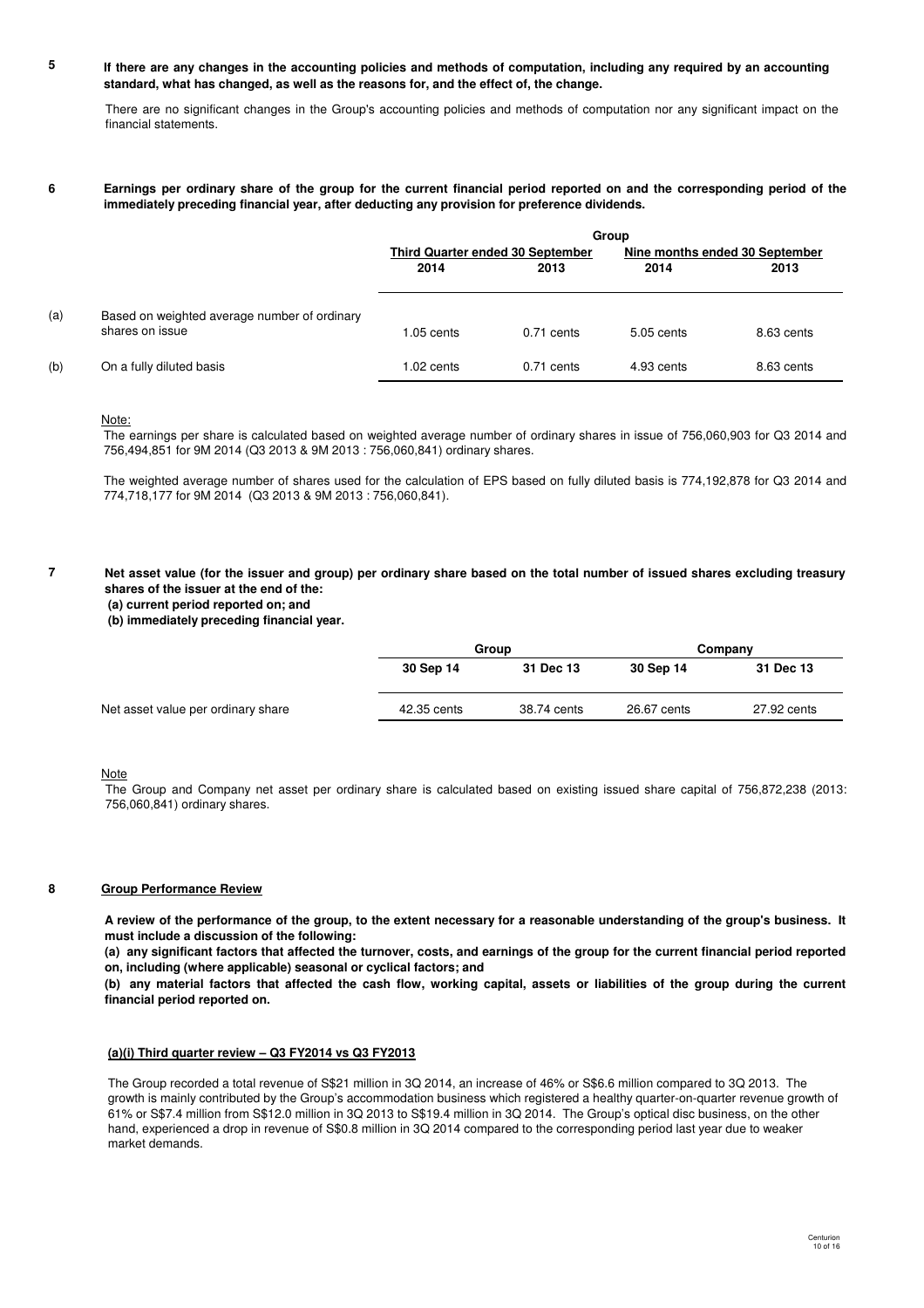The continued positive growth in revenue from the accommodation business stemmed largely from the increase in bed capacity at Westlite Toh Guan dormitory since January 2014, maiden revenue from the Group's student accommodation RMIT Village ("RMITV") located in Melbourne, Australia, acquired since February 2014 and the continued improvements in occupancy rates of the Group's dormitories located in Malaysia. The increase in rental rates for its dormitories in Singapore and the inclusion of two weeks rental revenue from its newly acquired UK student accommodation assets which completed on September 2014 further contributed to the growth in the Group's revenue.

Accordingly, the Group's gross profit in 3Q 2014 increased by 74%, from S\$8.3 million to S\$14.4 million due to revenue growth mainly arising from the expansion of the accommodation business. The Group's gross profit margin had also improved from 58% to 69% due to higher rental rates and the additional rental revenue derived from the expanded bed capacities at Westlite Toh Guan Dormitory.

Administrative expenses increased by S\$0.7 million as a result of higher salary costs, professional fees and traveling costs associated with the expansion of the accommodation business.

Finance cost, which increased by S\$2.4 million, mainly arose from the interest expense incurred for the medium term notes issued in October 2013 as well as one-off bank facility fees and additional interest costs incurred in financing newly acquired student accommodation assets.

The share of operational gains from associated companies and joint ventures was S\$1.5 million in 3Q 2014 compared to S\$1.2 million in the previous corresponding period in 2013. The Group's joint venture, Westlite Mandai dormitory currently operates a total capacity of 6,300 beds, compared to only 4,750 beds when it first commenced its operations in April 2013.

**The resulting net profit from the Group's core business operations in 3Q 2014 was S\$7.9 million, a S\$2.6 million increase compared to the S\$5.3 million recorded in 3Q 2013. This represents a healthy 49% increase quarter-on-quarter. The Group's accommodation business contributed S\$7.8 million profit, while the optical disc business contributed S\$0.1 million profit.** 

### **(a)(ii) 9 months 2014 review – 9M FY2014 vs 9M FY2013**

The Group registered an increase of 39% in revenue from S\$42.1 million in 9M 2013 to S\$58.3 million in 9M 2014. The Group's accommodation business achieved a 52% growth or S\$17.8 million increase in revenue compared to the corresponding period last year due to the continued expansion of the Group's accommodation assets. The Group's optical disc business however, experienced a decrease of 21% or S\$1.6 million, due to continuing weak demand from its customers for physical optical disc media.

Gross profit for the Group in 9M 2014 improved by S\$15.0 million, an increase of 64% compared to 9M 2013 on the back of higher revenue contribution from the accommodation business.

Administrative expenses rose by S\$2.9 million as a result of higher salary costs and professional fees associated with the expansion of the accommodation business.

Finance costs increased by S\$4.7 million, mainly as a result of the interest expense incurred for the medium term notes issued in October 2013, one-off bank facilities fee as well as interest on term loan from borrowings associated with the acquisition of student accommodation assets.

Share of the results of associates and jointly controlled entities included the recognition of profits from the sales of industrial property development, M Space, which amounted to S\$17.3 million during 9M 2014. The results of 9M 2013 included the Group's share of the fair value gain on its joint venture's investment properties of S\$19.5 million. Excluding the one off profits from sales of industrial property development during 9M 2014 and fair valuation gains in 9M 2013, the share of results of associates and jointly controlled entities recorded an increase of 152%, from S\$1.6 million in 9M 2013 to S\$4.1 million in 9M 2014 due to the expanded bed capacity from 4,750 to 6,300 beds in Mandai dormitory.

Other losses of S\$3.4 million in 9M 2013 were related to the one-off impairment charge on the Group's optical disc plant and equipment.

During 9M 2013, the Group booked a fair value gain on investment properties of S\$36.4 million. Fair valuation of investment properties has not been conducted in 9M 2014 but will be carried out at the end of the financial year.

The Group posted a net profit of S\$38.3 million in 9M 2014 for its continuing operations compared to S\$65.8 million in 9M 2013, which included a net gain of S\$52.5 million from fair valuation gains over impairment charge and goodwill which had been written off.

### <sup>1</sup>S\$21.0 million in 9M 2014. This was an improvement of 58% or S\$7.7 million compared to a net profit of S\$13.3 million in 9M **For its core business operations, after excluding trading profits from the sales of M Space, the Group recorded a net profit of 2013, after adjusting for net gain from fair valuation and impairment charges.**

The Group's accommodation business accounted for the entire S\$21.0 million of recurring net profit in 9M 2014 while its optical disc business broke even for the period. The optical disc business contributed approximately S\$0.5 million towards the Group's cash flow in 9M 2014.

For discontinued operations, the Group incurred a slight loss of \$0.1 million in 9M 2014 from its discontinued optical disc operations in Australia compared to a loss of S\$0.6 million in 9M 2013.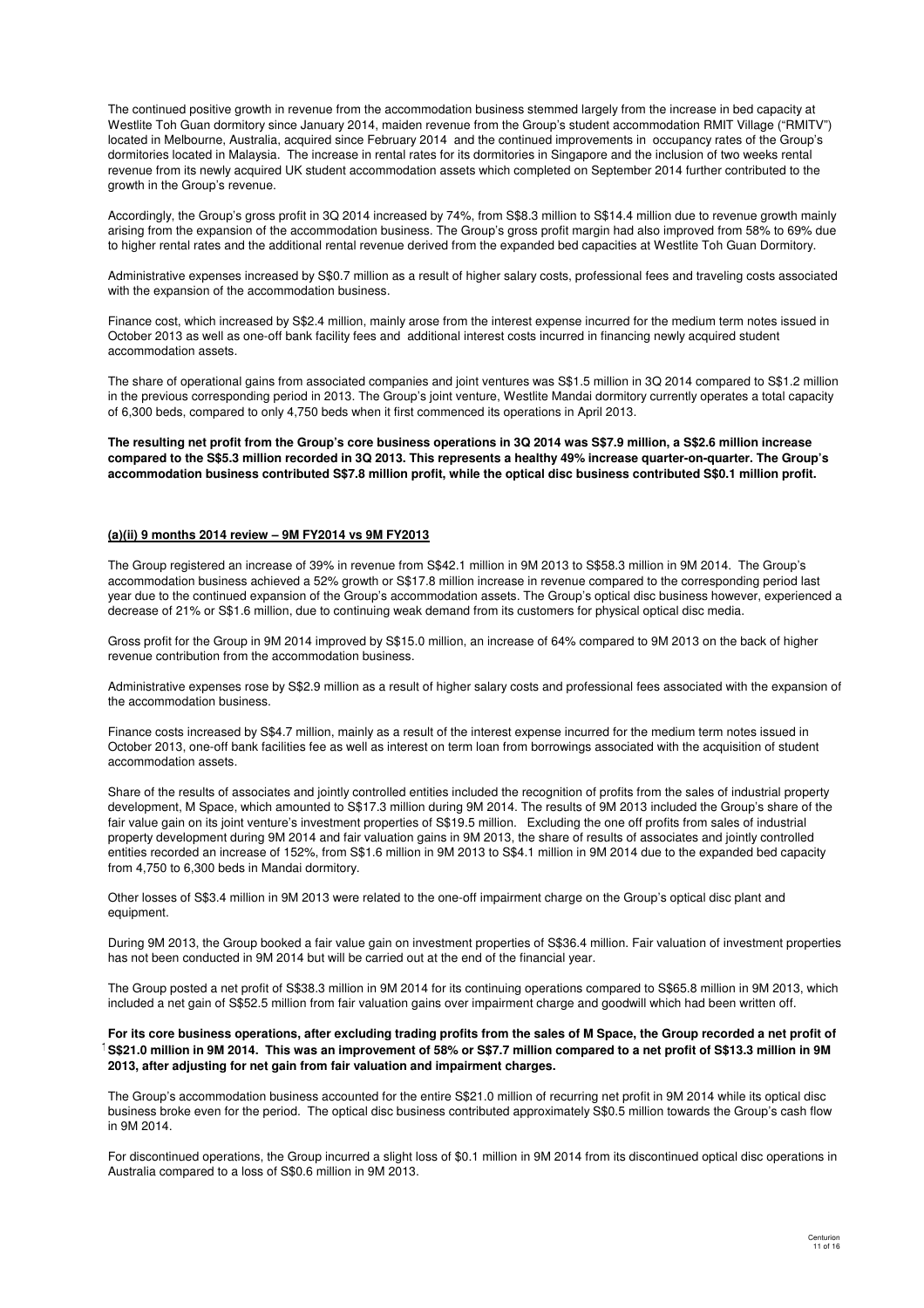# **(b)(i) Review of Group Balance Sheet**

#### **Assets**

Other current assets decreased by S\$8.6 million mainly due to deposits that were refunded on acquisitions and project tenders.

The increase of S\$12.4 million in investments in joint ventures was mainly due to the Group's share of profits of the joint venture, offset by a S\$9.0 million dividend received from the joint venture.

Investment property increased significantly by S\$255.0 million, mainly due to the acquisitions of RMITV and the UK student accommodation assets, as well as the development of accommodation projects in Singapore and Malaysia.

The increase of S\$4.0 million in property, plant and equipment was mainly attributed to the additional acquisition of shares in an associated company, resulting in net assets being consolidated since the company is now an indirectly owned subsidiary, as well as additional assets acquired by the Group's accommodation business.

#### **Liabilities**

Trade and other payables increased by S\$12.2 million, largely due to advance rent collected from the student accommodation business and payables arising from operating the newly acquired assets.

#### **Borrowings & Gearing**

Borrowings increased S\$239.2 million largely due to bank loans obtained in 9M 2014 to finance developmental workers accommodation projects and acquisitions of completed student accommodation assets. As a result, the Group's gearing ratio as at 30 September 2014 was 57%, an increase of 18% from the previous year.

The Group's workers and student accommodation assets during the period continued to generate stable and strong net operating cashflow of S\$31.3 million, a 96% increase from S\$16.0 million in 9M 2013. Despite the higher gearing ratio, the 5 times interest cover continues to be adequate and is within the Group's interest cover threshold. The Group's developmental and acquired operating assets are mostly funded through bank debt with a tenure averaging a maturity profile of 12 years. With proper debt and capital management policy, the Group continues to generate a net operating cash flow surplus of S\$15.1 million (after deducting interest and loan principle repayments) for 9M 2014, which represents a strong improvement of 148 % compared to the S\$6.1 million generated for 9M 2013.

The Group's balance sheet remains healthy and robust with S\$63.8 million cash and cash equivalents. Given the strong and stable operating cashflow, the Group has further debt headroom for growth and expansion.

#### **(b)(ii) Review of Company Balance Sheet**

Cash and cash equivalents increased by S\$3.2 million mainly due to trade and other receivables settled during the period, deposit refunds and offset by the increased in investment in subsidiaries and dividends paid to shareholders.

Investment in subsidiaries increased by S\$11.0 million as a result of the acquisition of student accommodations.

#### **(b)(iii) Review of Cash Flow Statement**

In 3Q 2014, the Group generated a positive net cash flow of S\$12.3 million from operating activities, which is an increase of 132% quarter-on-quarter.

Net cash of S\$165.8 million used in investing activities was mainly attributed to the acquisitions of the UK student and development of new dormitories.

Net cash of S\$150 million from financing activities was mainly due to the financing obtained to fund new acquisitions and development, offset by repayment of borrowings and interest expense.

As a result of the above activities, the Group recorded a total net reduction in cash and cash equivalents of S\$3.2 million, with a cash and cash equivalent balance of S\$63.8 million as at 30 September 2014.

### **Where a forecast, or a prospect statement has been previously disclosed to shareholders, any variance between it and the actual results.**

Not applicable

**9**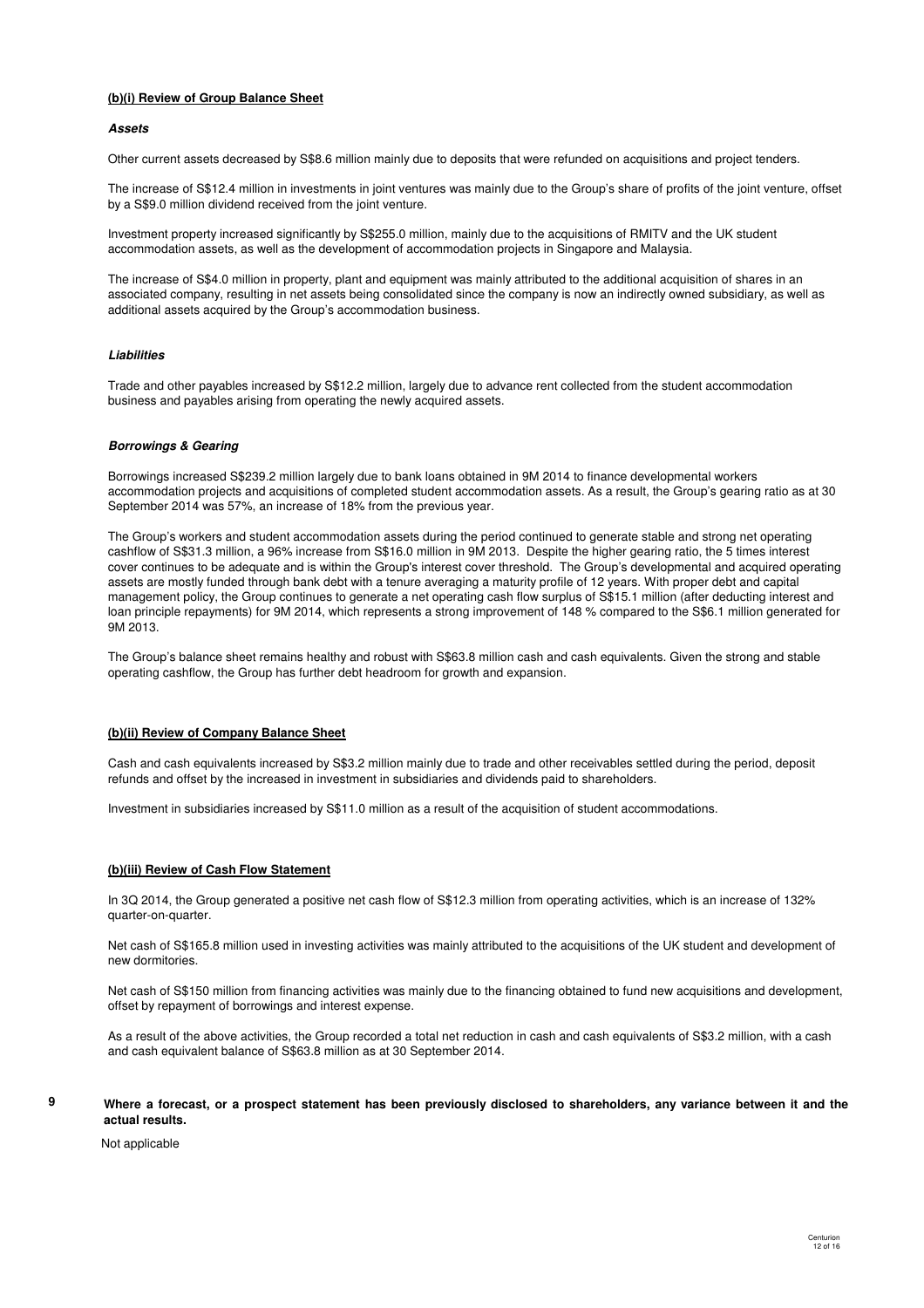**10 A commentary at the date of the announcement of the significant trends and competitive conditions of the industry in which the group operates and any known factors or events that may affect the group in the next reporting period and the next 12 months.**

#### **Accommodation Business**

The Group has made significant headway in growing and diversifying its Accommodation Business across accommodation types and geographical regions. The overall outlook for this business remains favorable, supported by healthy demand for both its workers and student accommodation across Singapore, Malaysia, Australia and the United Kingdom.

#### Workers Accommodation

Singapore continues to be a key market for the Group, with 23,500 beds across 3 dormitories. On a portfolio basis, the assets are achieving high occupancy rates. A fourth project, Westlite Woodlands with 4,100 beds, is under construction and is expected to be operational in 3Q 2015.

There are currently about 770,000 non-domestic work permit holders in Singapore, of which about half require dormitory beds. A large majority of those who require dormitories are housed in various accommodation types such as purpose built dormitories, factory converted dormitories, on-site housing and shop lots.

Against this backdrop, purpose built workers accommodation provides the quality living environment with self contained amenities and recreational facilities to properly house foreign workers living in Singapore. As highlighted by Mr Tan Chuan-Jin, Minister for Manpower, the Government's aim is to speed up the construction of more purpose-built dormitories to ensure that the daily basic living needs of foreign workers are better taken care of. In the longer term, it aims to accommodate the vast majority of foreign workers in selfcontained housing facilities.

Earlier this month, the Ministry of Manpower introduced the Foreign Employee Dormitories Bill 2014, which encompasses additional regulations for larger dormitories with 1,000 and more beds. These new regulations bode well for the Group as they act as barriers of entry for new and inexperienced dormitory operators.

Notwithstanding the Government's measures to manage the growth of the foreign workers' population, the Group remains positive of the long-term demand for purpose built workers accommodation, in view of Singapore's integral need for foreign workers to sustain its economic growth.

While the Singapore Government has released parcels of land to build approximately 100,000 beds over the next two years, the Group believes the demand for purpose built workers accommodation will continue to outweigh the supply of beds. This new supply of beds are expected to replace a proportion of 70,000 beds belonging to purpose built dormitories with short-term leases that are due to expire over the next 2 to 3 years, as well as other non-purpose built dormitory beds.

With purpose built dormitories being the preferred type of accommodation for foreign workers, coupled with the good quality and the favorable locations of its dormitories, the Group is cautiously optimistic that its rental and occupancy rates will continue to remain stable. The Group will keep abreast of industry developments as well as government policy changes, so as to make the necessary adjustments to its portfolio mix and rental rates to adapt to changing industry demands.

In Malaysia, the Group is gaining traction with its portfolio of 14,500 beds across 5 dormitories in Johor, where its occupancy rate on a portfolio basis is presently above 90%. With its customers recognizing the Group's capabilities in managing their large numbers of workers, occupancy rates are expected to continue to improve. Two more projects with a total of 10,800 beds are under construction and are expected to complete and be operational in 1Q 2015 and 4Q 2015 respectively. This will be timely to ensure continued and steady growth in our Malaysian operations. In August this year, the Group also announced its plans to expand beyond Johor with a proposed land acquisition for a workers accommodation in Penang. Benefiting from a first mover advantage in Malaysia, the Group is optimistic that the occupancy and rental rates of its Malaysian assets will enjoy steady growth.

#### **Student Accommodation**

Student accommodation is a segment that the Group sees significant growth potential, in light of the strong demand for and stable rental rates of these assets.

In Australia, RMIT Village continues to operate at close to full occupancy, and is expected to maintain its occupancy rate. Studies are ongoing to carry out refurbishment and enhancement works to further realise the potential of the property.

In the United Kingdom, the Group's newly acquired portfolio of 4 student accommodation assets, comprising 3 assets in Manchester and 1 asset in Liverpool with a combined total of over 1,900 beds, are also maintaining close to full occupancy. Given the demand and limited supply of purpose built student accommodation in both cities, the assets are expected to be remain almost fully occupied and contribute positively to the Group's earnings.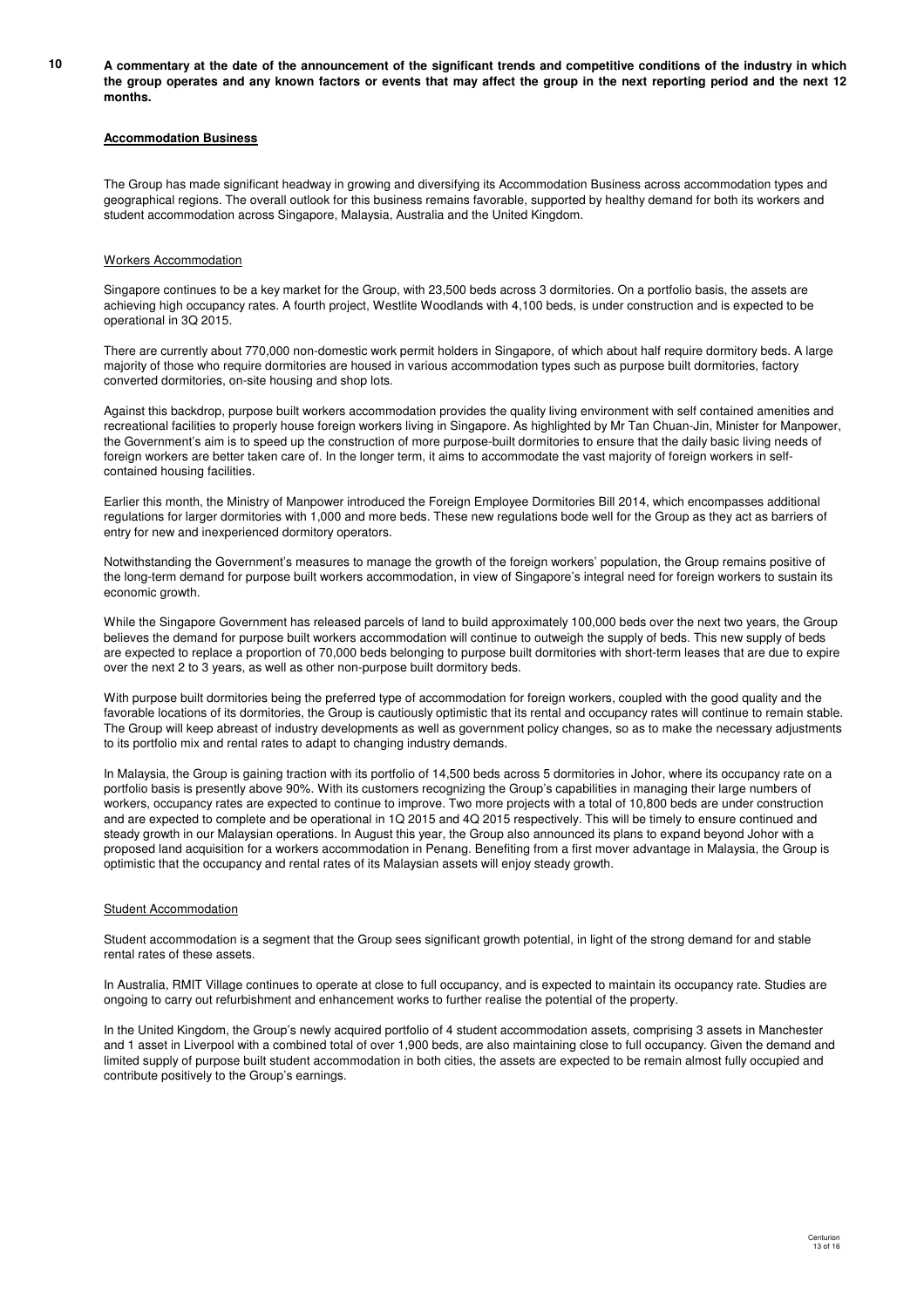## **Optical Disc Business**

The operating environment for the Group's Optical Disc business remains difficult as the market demand for physical optical storage media is weak. The Group will focus on controlling costs and carrying out the necessary restructuring to ensure that the business continues to generate positive cash flow.

Moving forward, the Group will continue to explore strategic acquisition and partnership opportunities to further enlarge its Accommodation Business in both existing and new markets.

To fund its growth plans, the Group announced on 29 October 2014 that it has expanded its S\$300 million Multicurrency Medium Term Note Programme to S\$500 million.

# **11 Dividend**

### **(a) Current Financial Period Reported On**

Any dividend declared for the current financial period reported on ?

None

#### **(b) Corresponding Period of the Immediately Preceding Financial Year**

Any dividend declared for the corresponding period of the immediately preceding financial year ?

None

### **(c) Date Payable**

Not applicable

### **(d) Books Closure Date**

Not applicable

#### **12 If no dividend has been declared / recommended, a statement to that effect.**

No dividend has been declared for the 3Q 2014.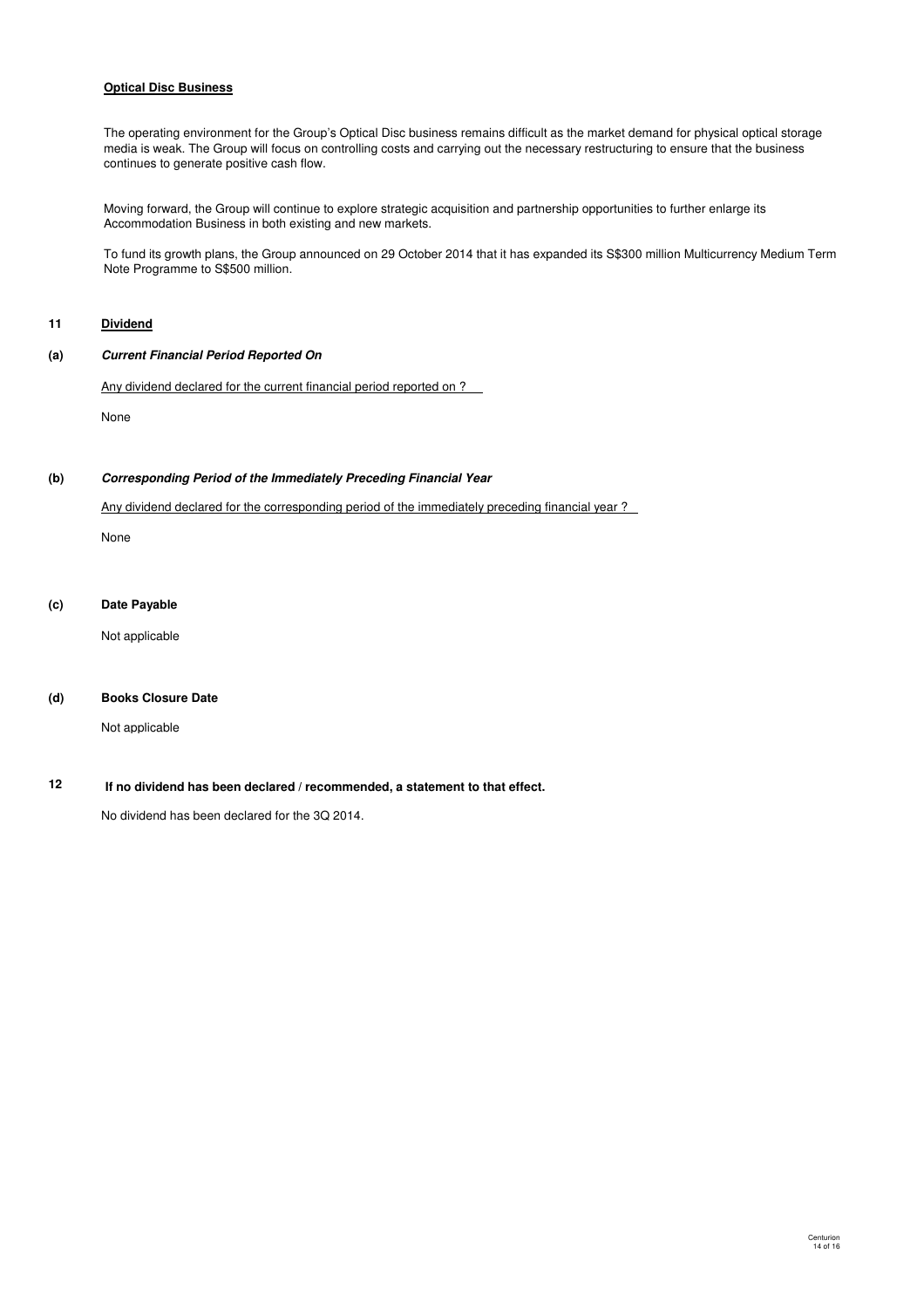### **PART II - ADDITIONAL INFORMATION REQUIRED FOR FULL YEAR ANNOUNCEMENT**

**13 Segmented revenue and results for business or geographical segments (of the group) in the form presented in the issuer's most recently audited annual financial statements, with comparative information for the immediately preceding year.**

Not applicable for quarter announcement.

**14 In the review of performance, the factors leading to any material changes in contributions to turnover and earnings by the business or geographical segments.**

As explained in note 8.

#### **15 Sales and Profit Breakdown**

Not applicable for quarter announcement.

**16 A breakdown of the total annual dividend (in dollar value) for the issuer's latest full year and its previous full year**

Not applicable for quarter announcement.

#### **17 Interested Person Transactions ("IPTs")**

The Company does not have a shareholders' mandate for interested person transactions.

**18 Disclosure of person occupying a managerial position in the issuer or any of its principal subsidiaries who is a relative of a director or chief executive officer or substantial shareholder of the issuer pursuant to Rule 704(13) in the format below. If there are no such persons, the issuer must make an appropriate negative statement.**

Not applicable for quarter announcement.

# **19 Use of Proceeds - Warrants conversion**

The Company had on 28 Oct 2013 issued 75,605,231 warrants pursuant to the issue of Bonus Warrants on the basis of 1 Warrants for every 10 existing ordinary shares in the capital of the Company held by entitled shareholders. Each Warrant shall carry the right to subscribe for 1 new Share (the "New Share") at an exercise price of S\$0.50 per new share. The warrants are for a period of four years and expires on 27 October 2017.

The net proceeds of S\$405,699 in relation to the new shares issued pursuants to warrants exercised, have not been utilised to date.